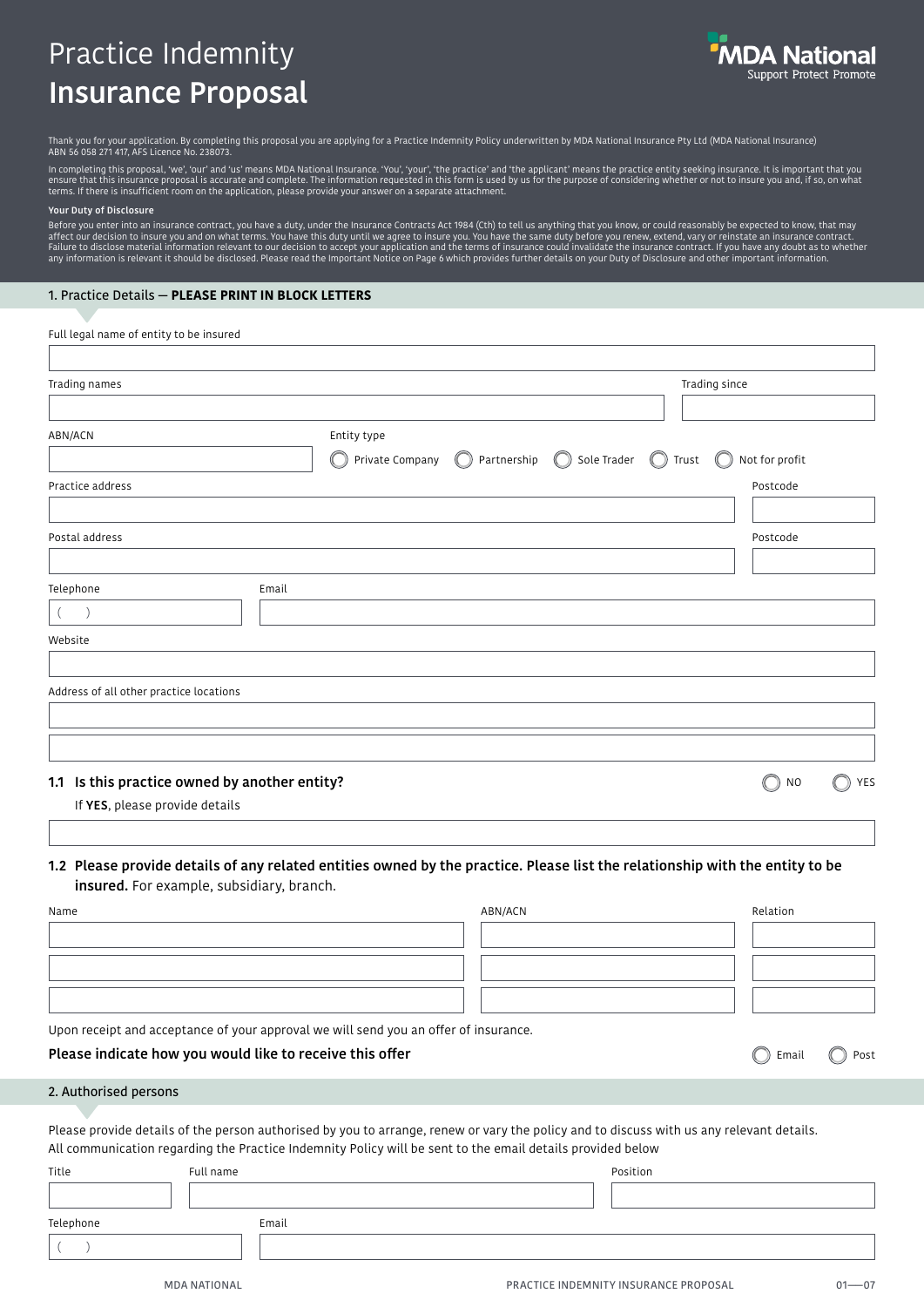Please provide details of any other practice staff that you would like to have access for enquiry purposes only. These persons will not be able to make changes to the Policy or be the contact for the purposes of receiving communication on the Policy.

| Title     | Full name | Position |
|-----------|-----------|----------|
|           |           |          |
| Telephone |           | Email    |
|           |           |          |

## 3. Coverage requirements

## 3.1 Has the practice held professional indemnity in the past?

If YES, please provide the following details:

| Insurer                                                                                                | Date of Expiry                                                                     | Retroactive Date | Limit of indemnity |     | Excess or Deductible |      |
|--------------------------------------------------------------------------------------------------------|------------------------------------------------------------------------------------|------------------|--------------------|-----|----------------------|------|
|                                                                                                        | DD / MM / YYYY                                                                     | DD / MM / YYYY   |                    |     |                      |      |
|                                                                                                        | DD / MM / YYYY                                                                     | DD / MM / YYYY   |                    |     |                      |      |
|                                                                                                        | DD / MM / YYYY                                                                     | DD / MM / YYYY   |                    |     |                      |      |
| 3.2 What date do you want the policy to commence?                                                      |                                                                                    |                  |                    | DD. | MM                   | YYYY |
| 3.3 Do you require retroactive cover for any prior periods before the commencement date of the policy? |                                                                                    |                  |                    |     | $()$ NO              | YES  |
|                                                                                                        | Please refer to the Important Notice for further information on retroactive cover. |                  |                    |     |                      |      |
|                                                                                                        | If NO, the retroactive date will be the start date of the policy.                  |                  |                    |     |                      |      |

If YES, please state the retroactive date required.

#### 3.4 Please select your preferred policy limit

 $\bigcirc$  \$10,000,000 in the aggregate with a maximum of \$5,000,000 for any one claim

 $\bigcirc$  \$20,000,000 in the aggregate with a maximum of \$10,000,000 for any one claim

#### 4. Practice services

#### 4.1 Please provide a full description of healthcare services provided by the practice for which you require indemnity.

Include here any healthcare services provided that may not be regarded as normal for the type of practice. If you do not list the complete range of services provided, they may not be covered.

## 4.2 Is the practice currently accredited by a registered accreditation body? If so, by whom?

O YES  $\bigcirc$  NO

O YES

 $\bigcirc$  NO

DD / MM / YYYY

## 4.3 Does the practice have documented policies and procedures for the following?

Please tick applicable box below.

| N <sub>O</sub>    | <b>YES</b> | Human Resources management and employer obligations (e.g. employee terminations, anti-discrimination<br>and equal opportunities)                               |
|-------------------|------------|----------------------------------------------------------------------------------------------------------------------------------------------------------------|
| $\binom{1}{2}$ NO | YES        | Complaints management                                                                                                                                          |
| $\bigcirc$ NO     | <b>YES</b> | Information security and privacy                                                                                                                               |
| NO                | <b>YES</b> | Tasks performed by practice staff such as infection control, medication storage, clinical treatment (e.g. vaccination,<br>iron infusions, cosmetic treatments) |
| N <sub>0</sub>    | YES        | Administrative procedures preformed by the practice staff (e.g. billings, patient follow up, managing appointments,<br>advertising and social media)           |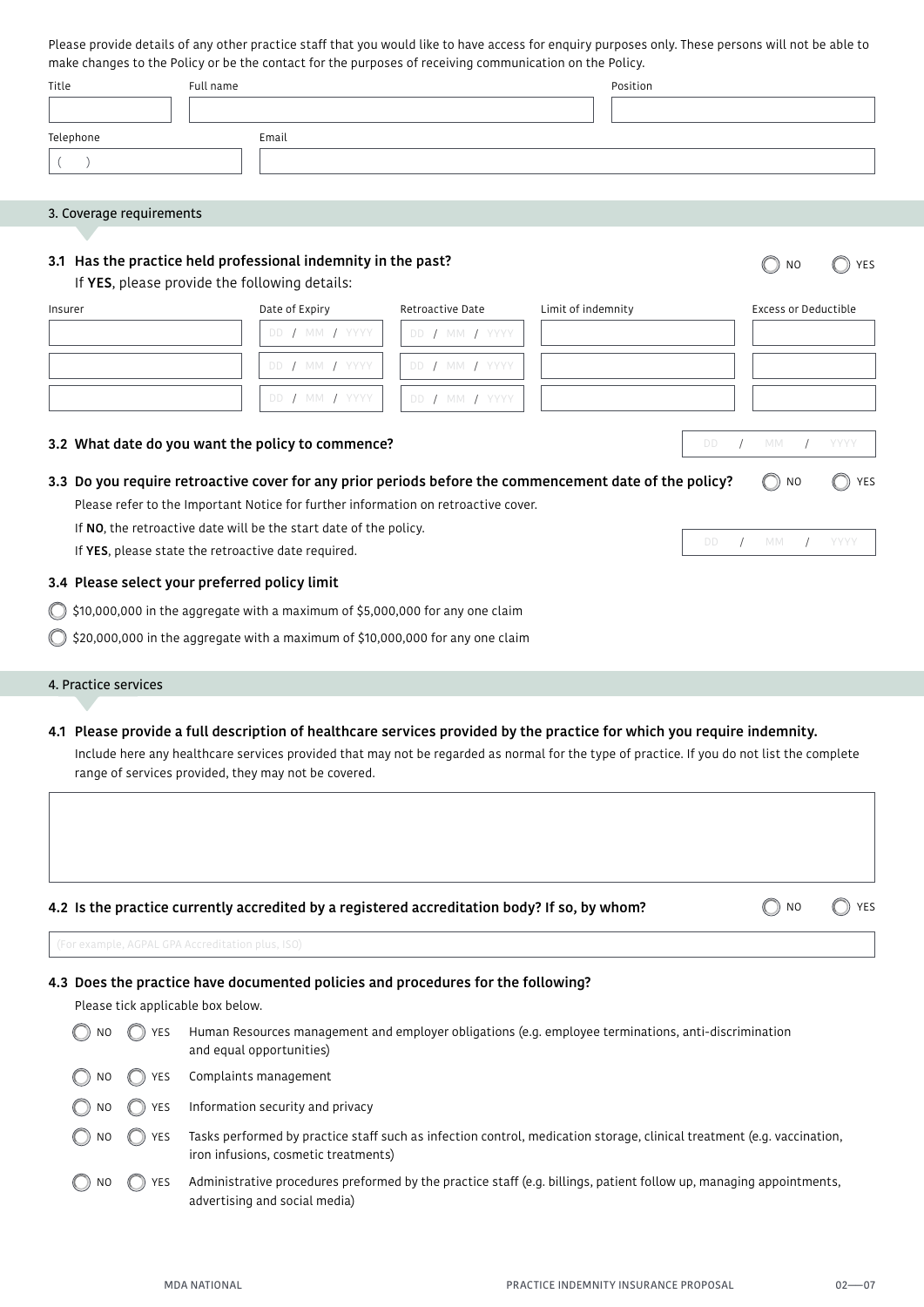## 4.4 Does the practice provide any of the following services?

Please tick applicable box below.

| NO                | ) YES                       | Obstetric services other than shared care*                                                                                                                          |
|-------------------|-----------------------------|---------------------------------------------------------------------------------------------------------------------------------------------------------------------|
| NO.               | YES                         | Fertility treatment                                                                                                                                                 |
| $\binom{1}{2}$ NO | ( ) YES                     | Clinical trials or research projects                                                                                                                                |
| $\binom{1}{2}$ NO | () YES                      | Cosmetic services (Cosmetic services are those where the primary purpose is the alteration of the external appearance<br>of a patient for non-pathological reasons) |
| NO                | $(\ulcorner \; \rceil)$ YES | Complimentary medicine or alternative therapies                                                                                                                     |
| NO.               | YES                         | Day Surgery <sup>^</sup>                                                                                                                                            |

\* Shared care is defined as the joint management of a pregnancy with a specialist Obstetrician, GP obstetrician or maternity hospital where evidence exists of referral to a specialist Obstetrician, GP obstetrician or Public Hospital antenatal clinic and there is no involvement, or intention to be involved, with the induction or delivery. ^ Day surgery is defined as a healthcare facility that provides procedural/diagnostic services requiring general anaesthesia on a day stay basis

Please provide a full description of the services provided including whether those services are provided by medical or dental practitioners or other clinical staff

| Name                                      | Specialty                                                                                                                 | Description of Services            |                                                                 |     |  |  |  |
|-------------------------------------------|---------------------------------------------------------------------------------------------------------------------------|------------------------------------|-----------------------------------------------------------------|-----|--|--|--|
|                                           |                                                                                                                           |                                    |                                                                 |     |  |  |  |
|                                           |                                                                                                                           |                                    |                                                                 |     |  |  |  |
|                                           |                                                                                                                           |                                    |                                                                 |     |  |  |  |
|                                           |                                                                                                                           |                                    |                                                                 |     |  |  |  |
|                                           |                                                                                                                           |                                    |                                                                 |     |  |  |  |
|                                           | 4.5 Are all premises correctly licensed to comply with all relevant State and Commonwealth regulations?                   |                                    | $\left( \begin{array}{c} \end{array} \right)$<br>N <sub>O</sub> | YES |  |  |  |
|                                           | 4.6 Does the practice provide or has the practice ever provided healthcare services outside Australia?                    |                                    | N <sub>O</sub>                                                  | YES |  |  |  |
| If YES, please provide a full description |                                                                                                                           |                                    |                                                                 |     |  |  |  |
|                                           |                                                                                                                           |                                    |                                                                 |     |  |  |  |
|                                           | 4.7 Within the next twelve months are there any plans to increase the size or scope of the practice?                      |                                    | (( ))<br>N <sub>O</sub>                                         | YES |  |  |  |
|                                           | If YES, please describe the plans below (for example, new practice locations or the provision of new healthcare services) |                                    |                                                                 |     |  |  |  |
|                                           |                                                                                                                           |                                    |                                                                 |     |  |  |  |
|                                           |                                                                                                                           |                                    |                                                                 |     |  |  |  |
|                                           | 4.8 What is the gross annual turnover* of the practice (please declare a gross figure)?                                   |                                    |                                                                 |     |  |  |  |
| Last financial year                       |                                                                                                                           | Estimate of current financial year |                                                                 |     |  |  |  |

| * The consid turns we of an entity is the total gross income that it derives in the financial vess is the course of corruing an a business. Please include billings concreted by all begittings. |  |
|--------------------------------------------------------------------------------------------------------------------------------------------------------------------------------------------------|--|

\* The annual turnover of an entity is the total gross income that it derives in the financial year in the course of carrying on a business. Please include billings generated by all healthcare professionals and clinical staff employed or contracted by the practice prior to any apportionment or deduction of expenses and/or tax.

## 4.9 Please provide a breakdown of your estimated annual turnover based on State/Territory.

| <b>NSW</b> | $\frac{1}{2}$<br>v 1 J | <b>WA</b> |    | ∼ | TAS. | $\Delta$ $\Gamma$ <sup><math>\tau</math></sup><br>٦U |  |
|------------|------------------------|-----------|----|---|------|------------------------------------------------------|--|
| 7ο         | %                      | .         | חי | . | $\%$ |                                                      |  |

## 5. Staff Profile

#### 5.1 Health Professional

Please provide details of all Medical and Dental Practitioners who provide healthcare services for and on behalf of the practice.

Your practice could save up to 50% on its annual premium depending on the number of practitioners that hold a Professional Indemnity Insurance Policy with MDA National.

| Name | Specialty | MDAN Member<br>(please tick) | Obstetric <sup>#</sup><br>Services? | Full Time (6-10<br>sessions* per week) | Part Time (1-5<br>sessions* per week) |
|------|-----------|------------------------------|-------------------------------------|----------------------------------------|---------------------------------------|
|      |           |                              |                                     |                                        |                                       |

\*1 session = half a day #Obstetric Services means practice as a GP Obstetrician or Specialist Obstetrician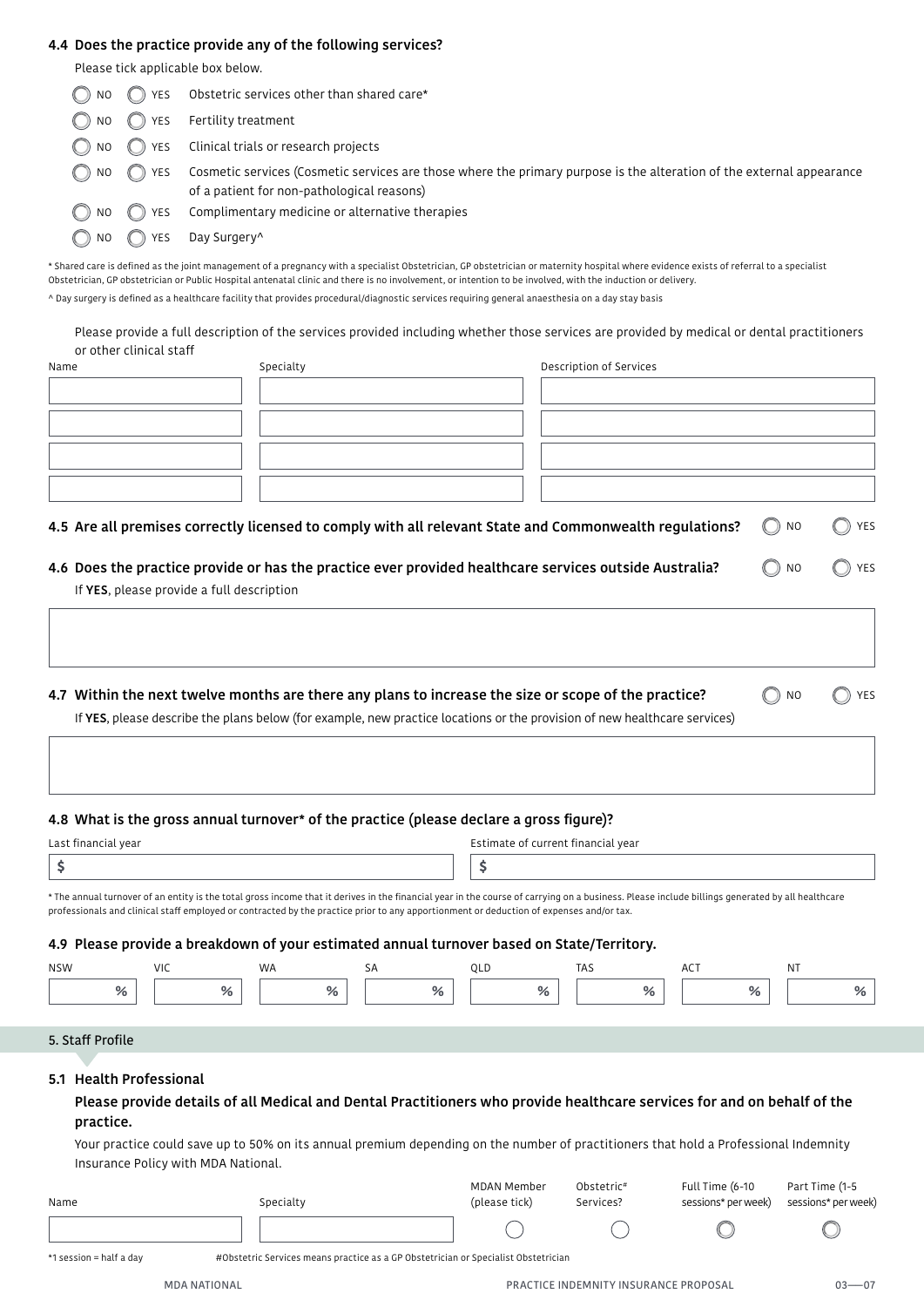| Name | Specialty | MDAN Member<br>(please tick) | Obstetric#<br>Services? | Full Time (6-10<br>sessions* per week) | Part Time (1-5<br>sessions* per week) |
|------|-----------|------------------------------|-------------------------|----------------------------------------|---------------------------------------|
|      |           |                              |                         |                                        |                                       |
|      |           |                              |                         |                                        |                                       |
|      |           |                              |                         |                                        |                                       |
|      |           |                              |                         |                                        |                                       |

\*1 session = half a day #Obstetric Services means practice as a GP Obstetrician or Specialist Obstetrician

## 5.2 Clinical Staff

## Please provide details of all clinical staff who provide healthcare services for and on behalf of the practice.

Please do not include any clinical staff whose only relationship to the practice is as a tenant.

| Clinical staff                        | Total number of<br>employees | Total number of<br>contractors | Clinical staff          | Total number of<br>employees | Total number of<br>contractors |
|---------------------------------------|------------------------------|--------------------------------|-------------------------|------------------------------|--------------------------------|
| Audiologist                           |                              |                                | Nurse - Midwife         |                              |                                |
| Beauty Therapist*                     |                              |                                | Nurse - Enrolled        |                              |                                |
| Cardiac Technician                    |                              |                                | Nurse - Practitioner    |                              |                                |
| Chiropractor                          |                              |                                | Nurse - Registered      |                              |                                |
| Counsellor                            |                              |                                | Optometrist             |                              |                                |
| Dermal Therapist                      |                              |                                | Orthoptist              |                              |                                |
| Dental Hygienist/Therapist            |                              |                                | Sleep Technician        |                              |                                |
| Dental Technician/Prosthetist         |                              |                                | Osteopath               |                              |                                |
| Diabetes Educator                     |                              |                                | Physiologist            |                              |                                |
| Dietician                             |                              |                                | Physiotherapist         |                              |                                |
| Exercise Physiologist                 |                              |                                | Podiatrist              |                              |                                |
| Laboratory Technician                 |                              |                                | Psychologist            |                              |                                |
| <b>Medical Radiation Practitioner</b> |                              |                                | Radiographer            |                              |                                |
| Naturopath                            |                              |                                | Ultrasonographer        |                              |                                |
| Nurse - Cosmetic                      |                              |                                | Other<br>Please specify |                              |                                |

\* if undertaking any cosmetic procedures please provide the details in Question 4.4

# 5.2.1 Do all clinical staff who are registered with Ahpra appear on the public register with no restrictions to their practice?

If NO, please provide details of the staff who have restrictions on their practice

# 5.2.2 Do any staff provide healthcare services without the supervision of a medical or dental practitioner?

O YES  $\bigcirc$  NO

 $\bigcirc$  NO

YES

If YES, please provide details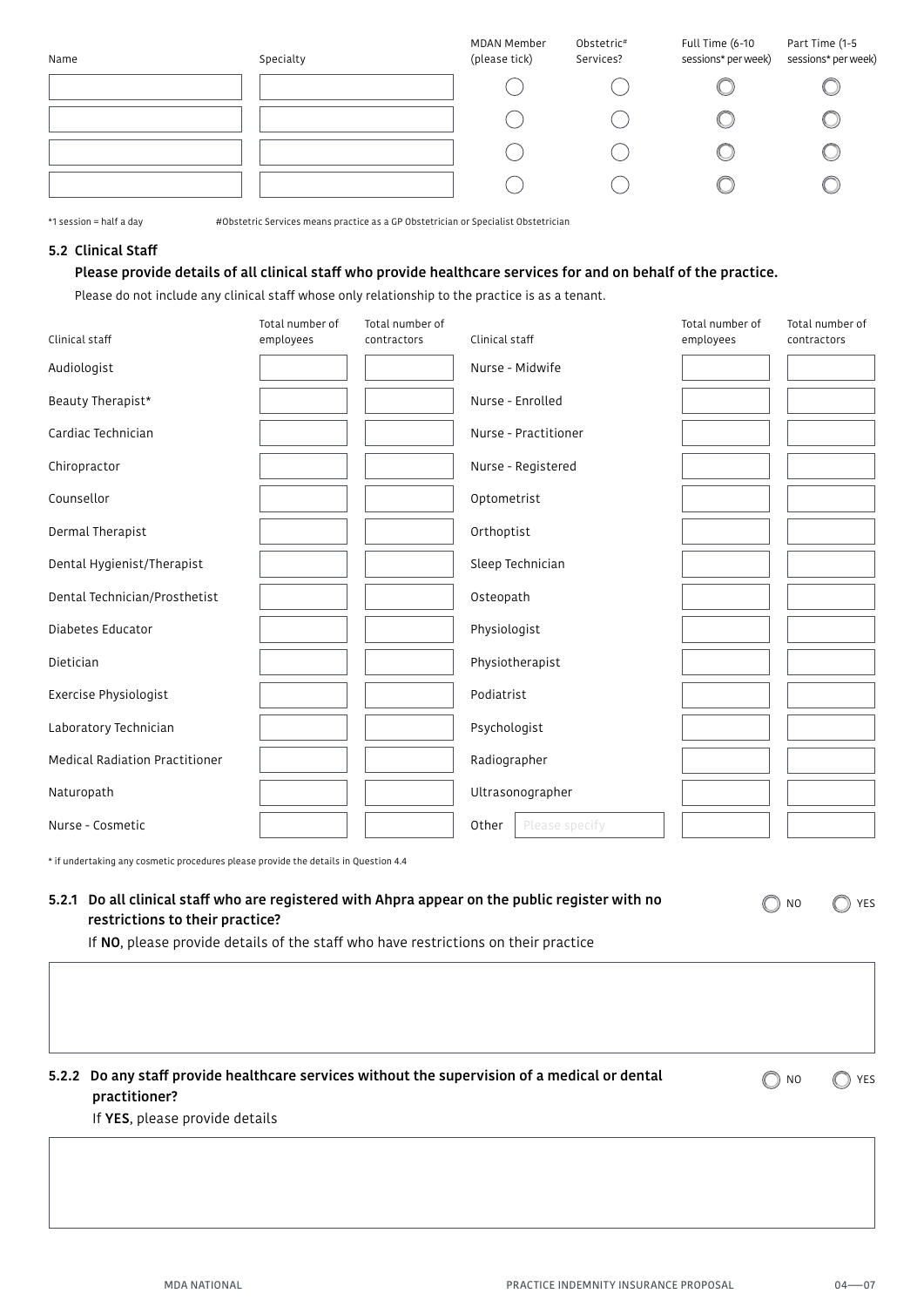## 5.3 Other staff

| Please provide details of all other staff. Other staff are those that are not involved in the clinical treatment of patients. |
|-------------------------------------------------------------------------------------------------------------------------------|
|-------------------------------------------------------------------------------------------------------------------------------|

| Other staff                       | Total number employed by practice | Other staff |                | Total number employed by practice |
|-----------------------------------|-----------------------------------|-------------|----------------|-----------------------------------|
| Practice manager                  |                                   | Other       | Please specify |                                   |
| Reception or administration staff |                                   | Other       | Please specify |                                   |

# 5.4 What processes and protocols are in place to ensure that all staff employed or contracted by the Practice have appropriate qualifications and training to undertake their duties?

#### 6. Registration and indemnity history

Understanding your medico legal case history is important to us in making decisions about offering you cover. Please provide details of any of the following questions for which you answer yes. You should include all matters, whether occurring in Australia or overseas, whether the matter was pursued or not, and whether or not the matter has been finalised. You are required to make due enquiry from entity or person whose name appears in this proposal before answering the section.

| 6.1 Have there been any claims or investigations made or threatened against the practice entity and/or<br>an insured person in connection with the provision of healthcare services?                                                                                                                                  | N <sub>0</sub>                               | YES               |
|-----------------------------------------------------------------------------------------------------------------------------------------------------------------------------------------------------------------------------------------------------------------------------------------------------------------------|----------------------------------------------|-------------------|
| 6.2 Have any of the past or present principals or partners of the practice, any employees of the practice<br>or any students working in the practice had any claims made against them or been involved in an<br>investigation in connection to the provision of healthcare?                                           | $\left( \bigcap_{i=1}^{n} a_i \right)$<br>NO | YES<br>$(\cap)$   |
| 6.3 Has the practice ever:                                                                                                                                                                                                                                                                                            |                                              |                   |
| a) been involved in a dispute with an employee arising from an employment contract? OR                                                                                                                                                                                                                                | NO.                                          | YES               |
| b) been the subject of a defamation claim or pursued a claim for defamation or sought legal remedy<br>in response to potential defamation?                                                                                                                                                                            | NO.                                          | YES<br>$\bigcirc$ |
| 6.4 Have there been any incidents or circumstances within the practice which may give rise to a claim,<br>complaint or investigation including matters you have notified to an insurer as a possible claim?                                                                                                           | N <sub>O</sub>                               | YES               |
| 6.5 Does any health professional (Medical or Dental Practitioner), allied health professional or clinical<br>staff member at the practice currently have or have ever had any conditions, undertakings, reprimands<br>or notations placed on their registration including a requirement to be supervised or mentored? | N <sub>O</sub>                               | YES               |
| 6.6 Have any health professionals (Medical or Dental Practitioner), allied health professionals or<br>clinical staff members at the practice been the subject of a mandatory notification to the Australian                                                                                                           | N <sub>O</sub>                               | YES               |

Health Practitioner Regulation Agency (Ahpra)?

If you answered YES to any question in 6.1 to 6.6, please provide details in the table below. Please also include all incidents likely to give rise to a claim or investigation, even if no claim or investigation has been made. Where there is insufficient room, please provide details on a separate attachment or a claims history from your current insurer.

If you are aware of any circumstances or incidents that has resulted in or may give rise to a claim or investigation involving the entity or an insured person please ensure you notify the matter to your current provider.

| Date of incident | Description of the matter | Total cost of<br>matter including<br>legal fees | Date you first<br>became aware of<br>the matter | Has the matter<br>been reported to<br>an insurer or MDO? | Name of insurer or MDO<br>to whom this matter has<br>been notified |
|------------------|---------------------------|-------------------------------------------------|-------------------------------------------------|----------------------------------------------------------|--------------------------------------------------------------------|
| DD / MM / YYYY   |                           |                                                 | DD / MM / YYYY                                  | ONO OYES                                                 |                                                                    |
| DD / MM / YYYY   |                           |                                                 | DD / MM / YYYY                                  | ONO OYES                                                 |                                                                    |
| DD / MM / YYYY   |                           |                                                 | DD / MM / YYYY                                  | ONO OYES                                                 |                                                                    |
| DD / MM / YYYY   |                           |                                                 | DD / MM / YYYY                                  | ONO OYES                                                 |                                                                    |

# 6.7 Do all health professionals (Medical and Dental Practitioners) in the practice hold their own individual professional indemnity insurance?

Note: It is a condition of the policy that the practice must ensure that all health professionals maintain their own professional indemnity insurance policies.

YES

 $\bigcirc$  no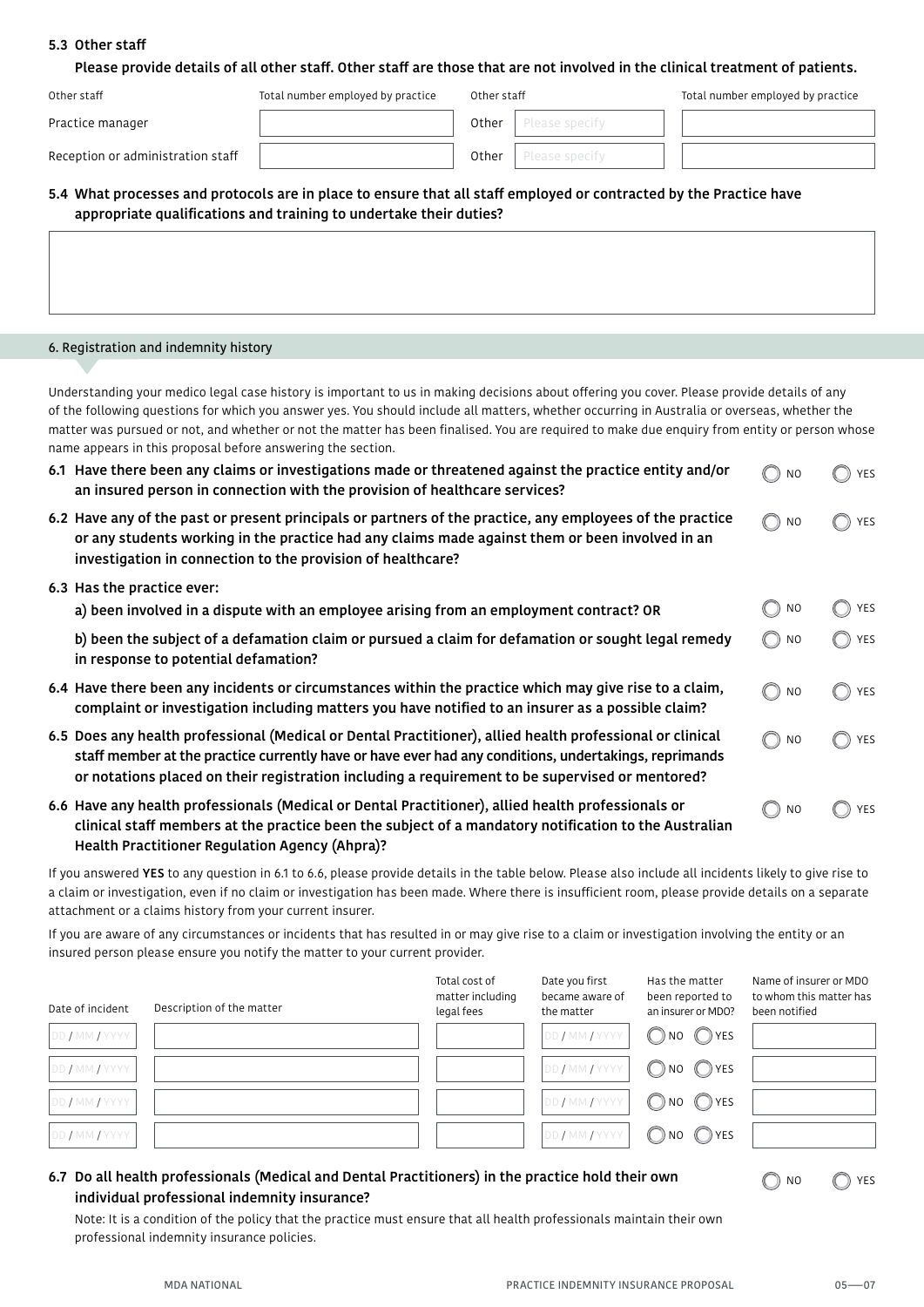| 6.8 Has the practice ever had an application for this type of insurance declined, not approved or<br>approved subject to special terms or conditions being imposed? | $\bigcirc$ NO                | ◯ YES |
|---------------------------------------------------------------------------------------------------------------------------------------------------------------------|------------------------------|-------|
| 6.9 Has the practice ever had this type of insurance cancelled, not renewed or renewed only with<br>special terms or conditions being imposed?                      | $\bigcirc$ NO $\bigcirc$ YES |       |

6.10 Are there any other matters that would be relevant for MDA National to be aware of in connection to the provision of healthcare services on behalf of the Practice to assess the risk being underwritten?

YES  $\bigcirc$  NO

If you answered YES to any question in 6.7 to 6.10, please provide a detailed description of each matter on a separate attachment. **PLEASE DO NOT SEND ANY ORIGINAL DOCUMENTS WITH THIS PROPOSAL.**

## 7. IMPORTANT NOTICE

To have a thorough understanding of the cover provided under your policy please read the following information in conjunction with the current *Practice Indemnity Policy Combined Financial Services Guide*, *Important Information and Policy Wording* and any *Supplementary Financial Services Guide, Important Information and Endorsement to Policy Wording* available at mdanational.com.au.

#### Your duty of disclosure

Before you enter into an insurance contract, you have a duty, under the *Insurance Contracts Act 1984* (Cth) to tell us anything that you know, or could reasonably be expected to know, that may affect our decision to insure you and on what terms. You have this duty until we agree to Insure you. You have the same duty before you renew, extend, vary or reinstate an insurance contract.

You do not need to tell us anything that:

- reduces the risk we insure you for; or
- is common knowledge; or
- we know or should know as an insurer; or
- we waive your duty to tell us about.

## If you do not tell us something

If you do not tell us anything you are required to, we may cancel your contract or reduce the amount we will pay if you make a claim, or both.

If your failure to tell us is fraudulent, we may refuse to pay a claim and treat the contract as if it never existed.

#### Claims made cover

The Professional Indemnity Insurance Policy is a claims made contract of insurance. This means that the policy responds to matters that have occurred on or after the retroactive date you first become aware of and notify to us in writing during the period of insurance.

#### Retroactive Cover

The policy coverage is limited to incidents that occur on or after the retroactive date. Your policy will not cover a claim arising from an incident that occurred prior to this date. Please ensure that the retroactive date you select is sufficient and that you have no otherwise uncovered periods for which you require indemnity insurance. You may request a change to your retroactive date at any time.

## Requirement to notify us

You must notify us in writing as soon as practicable of any material alteration of the risk during the period of insurance including any material change in:

- the nature of the healthcare services provided by you; or
- the number of medical practitioners or clinical staff engaged to provide healthcare services on your behalf.

You must also notify us as soon as practicable after you become aware of:

- any claim, investigation or inquiry;
- any circumstance that might lead to a claim against you or to an investigation or inquiry involving you;

• any other matter which might give rise to a claim for indemnity under this Policy.

## Rights under section 40(3) of the *Insurance Contracts Act 1984* (Cth)

If you have a policy with us and you notify us in writing of circumstances which may give rise to a claim during your period of cover, the fact that you do not give us written notice of a claim relating to those circumstances before your policy has expired will not, of itself, relieve us of liability in relation to the claim. However, you must notify us of a claim, investigation or inquiry as soon as you become aware of it.

## Privacy

Please note that any information you provide will be held and used by us, MDA National Limited and any companies, firms or individuals who assist us in providing services (including but not limited to reinsurers, medical specialists, solicitors and barristers) in accordance with the MDA National Group Privacy Policy which is available on our website.

In addition, any information you provide for membership and insurance purposes may also be used to meet our or MDA National Limited's obligations in relation to Government Schemes including the Premium Support Scheme and/or the Run Off Cover Scheme and related agreement(s) with the Australian Government.

#### Payments

All monies received will be paid into an Australian bank account and held in trust on your behalf until we agree to accept your proposal. If we do not accept your proposal, all monies will be refunded to you. We are entitled to the interest earned on this bank account. Your Membership Subscription is collected on behalf of MDA National Limited and will be allocated accordingly.